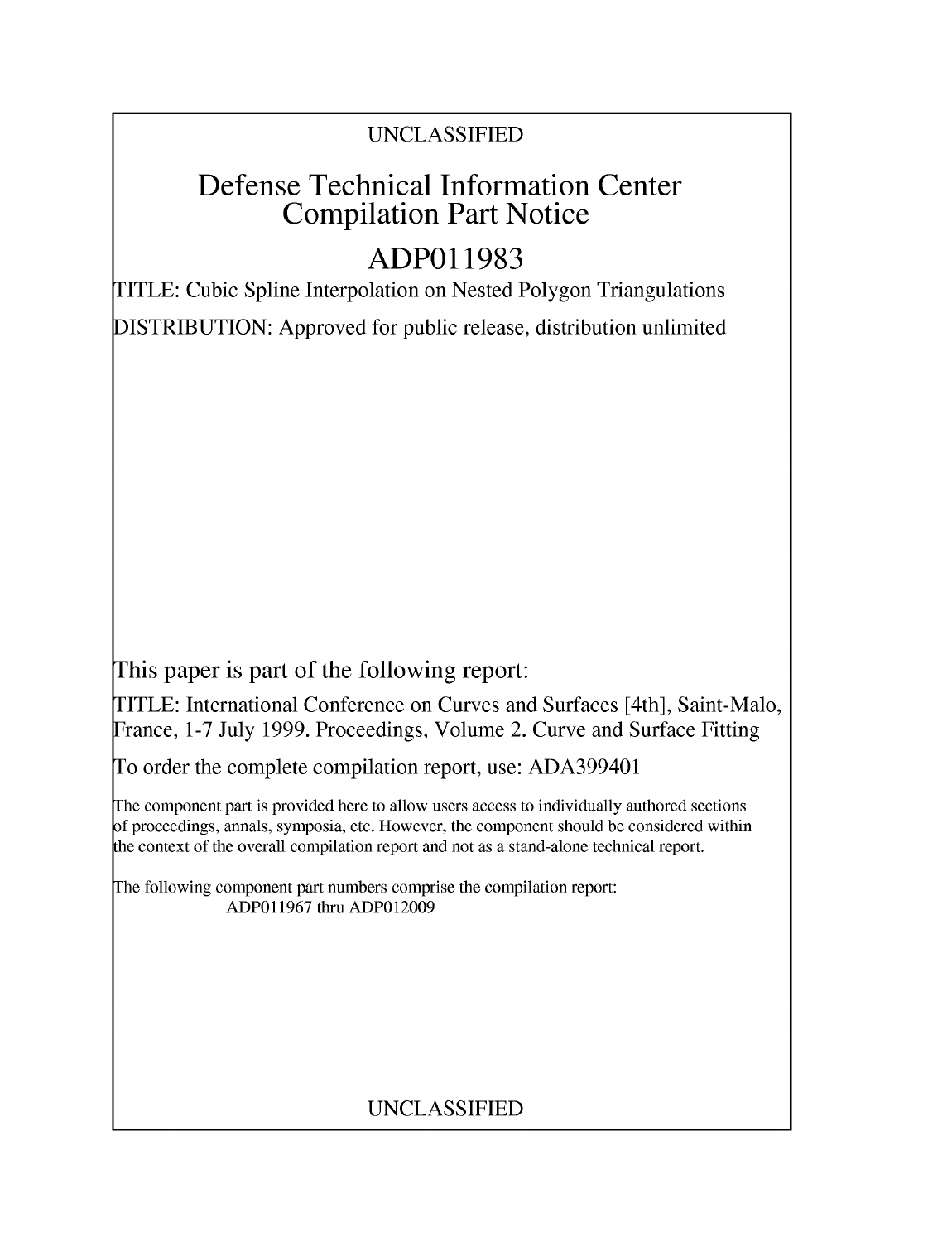## Cubic Spline Interpolation on Nested Polygon Triangulations

### Oleg Davydov, Giinther Niirnberger, and Frank Zeilfelder

Abstract. We develop an algorithm for constructing Lagrange and Hermite interpolation sets for spaces of cubic  $C<sup>1</sup>$ -splines on general classes of triangulations built up of nested polygons whose vertices are connected by line segments. Additional assumptions on the triangulation are significantly reduced compared to the special class given in [4]. Simultaneously, we have to determine the dimension of these spaces, which is not known in general. We also discuss the numerical aspects of the method.

#### §1. Introduction

In contrast to univariate splines, it is a non-trivial problem to construct even one single set of interpolation points for bivariate spline spaces. Such interpolation sets for  $S_{q}^{r}(\triangle)$ , the space of splines of degree q and smoothness r, were constructed for crosscut-partitions  $\Delta$  (see the survey [9] and the references therein). For general triangulations  $\Delta$ , interpolation sets were constructed for  $S_q^1(\triangle)$ ,  $q \geq 4$  in [3].

The case  $q = 3$  is much more complicated given that not even the dimension of  $S_3^1(\triangle)$  is known for arbitrary triangulations  $\triangle$ . It is an open question whether the dimension of  $S_3^1(\triangle)$  is equal to Schumaker's lower bound [12]. The aim of this paper is to investigate interpolation by  $S_3^1(\triangle)$  for general classes of triangulations  $\triangle$  consisting of nested polygons whose vertices are connected by line segments. Following a general principle of locally choosing interpolation points for  $S_3^1(\triangle)$  by passing from triangle to triangle, we describe an inductive method for constructing point sets that admit unique Lagrange (respectively Hermite) interpolation by  $S_3^1(\triangle)$  under certain assumptions on  $\triangle$ . Moreover, we prove that the dimension of these spaces is equal to Schumaker's lower bound.

In this way we obtain a class of triangulations  $\triangle$  which is significantly larger than the special class described in [4]. Moreover, the methods of proof in this paper are different from those in [4]. It is important to note that

Albert Cohen, Christophe Rabut, and Larry L. Schumaker (eds.), **pp. 161-170.** Copyright 02000 **by** Vanderbilt University Press, Nashville, **TN.**

**ISBN 0-8265-1357-3.**

**All** rights of reproduction in any form reserved.

Curve and Surface Fitting: Saint-Malo **1999** 161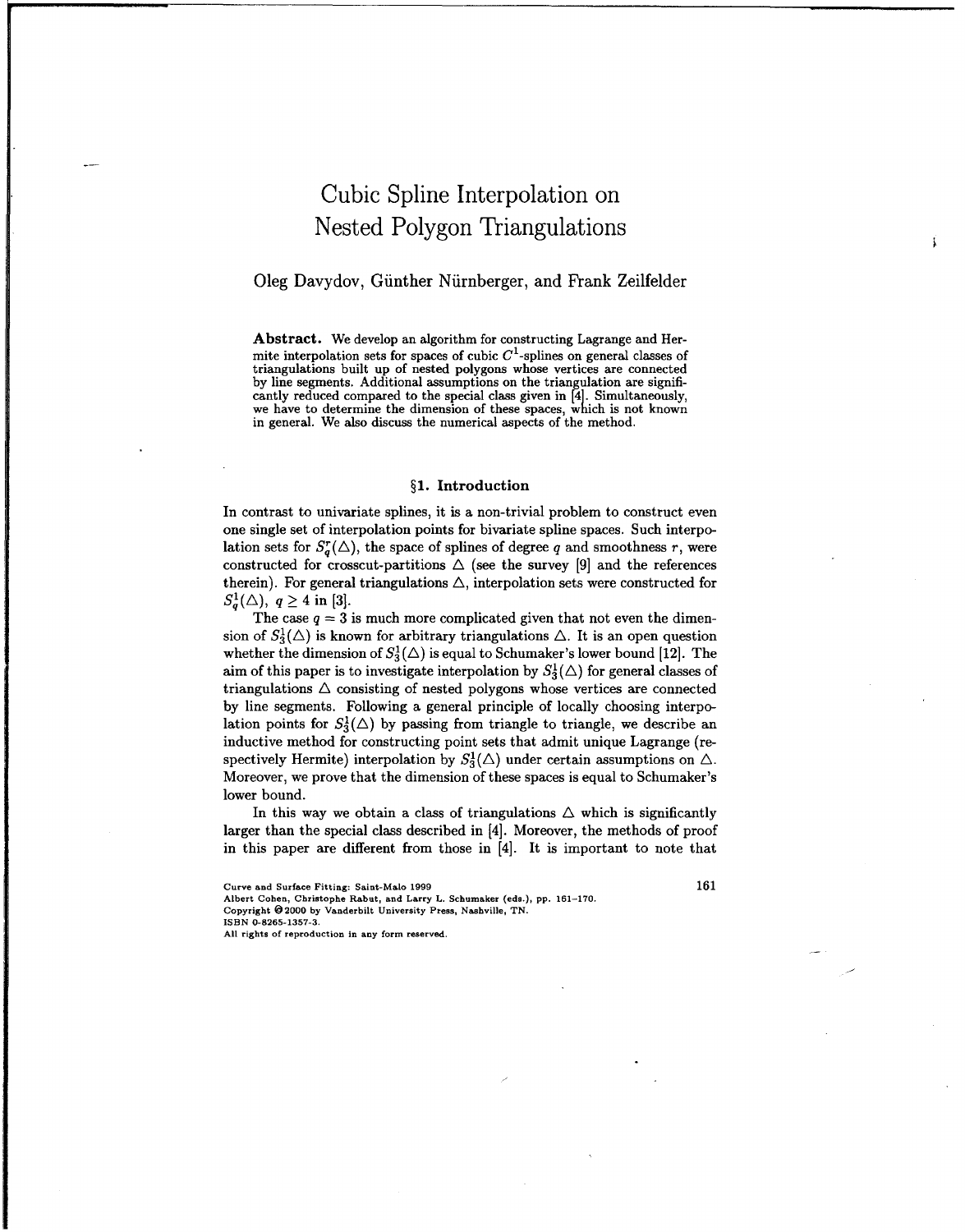triangulations of this type can be constructed starting from any given points in the plane, see [11].

The numerical examples (with up to 100,000 interpolation points) show that in order to obtain good approximations, it is desirable to subdivide some of the triangles. Our method of constructing interpolation points also works for these modified triangulations.

We note that our interpolation method can be used for the construction of smooth surfaces without involving any derivative data. For scattered data fitting, the needed Lagrange data are approximately computed by local methods. In contrast to the finite element methods for cubic splines, we do not need to subdivide all triangles by a Clough-Tocher split or use derivatives.

#### §2. Preliminaries

Let  $\Delta$  be a regular triangulation of a simply connected polygonal domain  $\Omega$  in  $\mathbb{R}^2$ . We denote by  $S_3^1(\triangle) = \{s \in C^1(\Omega) : s|_T \in \Pi_3, T \in \triangle\}$  the space of bivariate splines of degree 3 and smoothness 1 (with respect to  $\triangle$ ). Here  $\Pi_3 = \text{span} \{x^{\nu}y^{\mu} : \nu, \mu \geq 0, \nu + \mu \leq 3\}$  denotes the space of bivariate polynomials of total degree 3.

We investigate the following interpolation problem. Construct a set  $\{z_1, \ldots, z_N\}$  in  $\Omega$ , where  $N = \dim S_3^1 = (\triangle)$ , such that for each function  $f \in$  $C(\Omega)$ , a unique spline  $s \in S_3^1(\triangle)$  exists such that  $s(z_i) = f(z_i)$ ,  $i = 1, \ldots, N$ . Such a set  $\{z_1,\ldots,z_N\}$  is called a Lagrange interpolation set for  $S_3^1(\triangle)$ . If also partial derivatives of **f** are involved, then we speak of a Hermite interpolation set for  $S_3^1(\triangle)$ .

In contrast to [4], we will use *Bernstein-Bézier techniques* [2,5]. Given a spline  $s \in S_3^1(\triangle)$ , we consider the following representation of the polynomial pieces  $p = s|_T \in \Pi_3$  on the triangle  $T \in \Delta$  with vertices  $v_1, v_2, v_3$ ,

$$
p(x,y) = \sum_{\nu+\mu+\sigma=3} a_{\nu,\mu,\sigma}^{[T]} \frac{3!}{\nu!\mu!\sigma!} \Phi_1^{\nu}(x,y) \Phi_2^{\mu}(x,y) \Phi_3^{\sigma}(x,y), \ (x,y) \in T, \qquad (1)
$$

where  $\Phi_l \in \Pi_1$ ,  $l = 1,2,3$ , is uniquely defined by  $\Phi_l(v_k) = \delta_{k,l}$ ,  $k = 1,2,3$ . This representation of  $p$  is called the Bernstein-Bézier representation of  $p$ , the real numbers  $a_{\nu,\mu,\sigma}^{[T]}$  are called the Bernstein-Bézier coefficients of p, and  $\Phi_l(x,y), l = 1,2,3$ , are the barycentric coordinates (w.r.t. T) of  $(x,y) \in T$ .

**Definition 1.** *A set*  $A \subset \{(\nu, \mu, \sigma, T) : \nu + \mu + \sigma = 3, T \in \Delta\}$  *is called an* admissible set for  $S_3^1(\triangle)$  *if for every choice of coefficients*  $a_{\nu,\mu,\sigma}^{[T]}$ ,  $(\nu,\mu,\sigma,T) \in A$ , a unique spline  $s \in S_3^1(\triangle)$  exists with these coefficients in the above Bernstein-*Bézier representation.* 

The above Bernstein-Bézier form can be used to express smoothness conditions of polynomial pieces on adjacent triangles  $T_1, T_2$  with vertices  $v_1, v_2, v_3$ , respectively  $v_1, v_2, v_4$  (cf. [2,5]).

**Theorem 2.** Let s be a piecewise cubic polynomial function defined on  $T_1 \cup$ **Theorem 2.** Let s be a piecewise cubic polynomial function defined on  $T_2$ .<br>  $T_2$ . Then  $s \in S_3^1({T_1, T_2})$  iff  $a_{\nu,\mu,0}^{[T_2]} = a_{\nu,\mu,0}^{[T_1]}$ ,  $\nu + \mu = 3$ , and  $a_{\nu,\mu,1}^{[T_2]}$ <br>  $a_{\nu+1,\mu,0}^{[T_1]} \Phi_1(v_4) + a_{\nu,\mu+1,$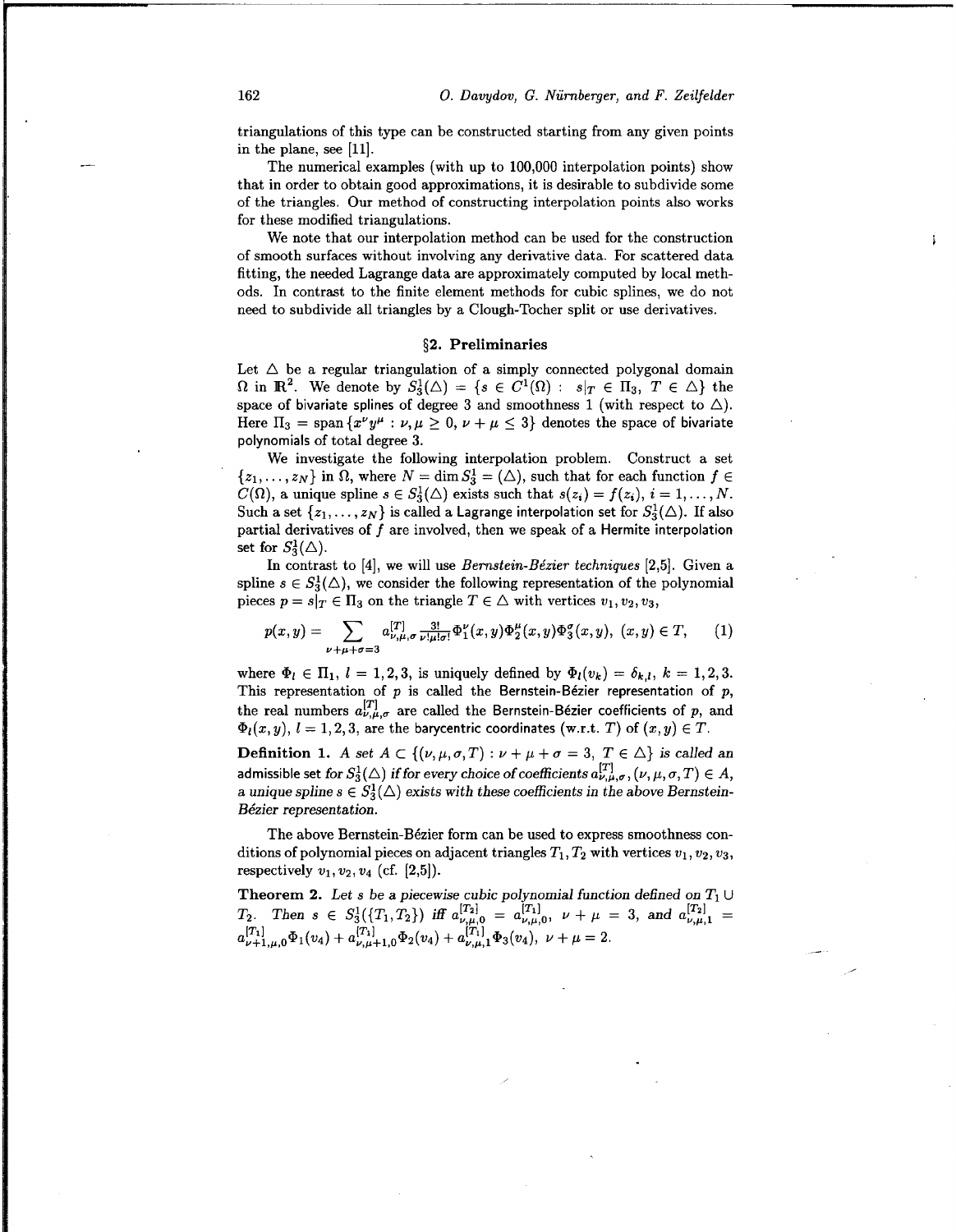#### *Cubic Spline Interpolation* 163

For later use, we also mention here the following relations between the Bernstein-Bézier coefficients of a cubic polynomial  $p$  in the representation  $(1)$ and its partial derivatives at  $v_1$  in direction of a unit vector parallel to the edge  $e = [v_1, v_2]$ , denoted by  $\frac{\partial}{\partial e}$ .

$$
a_{3,0,0}^{[T]} = p(v_1), \quad a_{2,1,0}^{[T]} = p(v_1) + \frac{1}{3} \frac{\partial p(v_1)}{\partial e} ||v_1 - v_2||_2,
$$
  
\n
$$
a_{1,2,0}^{[T]} = p(v_1) + \frac{2}{3} \frac{\partial p(v_1)}{\partial e} ||v_1 - v_2||_2 + \frac{1}{6} \frac{\partial^2 p(v_1)}{\partial e^2} ||v_1 - v_2||_2^2,
$$
  
\n
$$
\frac{\partial p(v_1)}{\partial e} = \frac{3(a_{2,1,0}^{[T]} - a_{3,0,0}^{[T]})}{||v_1 - v_2||_2}, \quad \frac{\partial^2 p(v_1)}{\partial e^2} = \frac{6(a_{1,2,0}^{[T]} - 2a_{2,1,0}^{[T]} + a_{3,0,0}^{[T]})}{||v_1 - v_2||_2^2}.
$$
\n(2)

#### §3. Main Results

In this section, we state our main results on  $S_3^1(\triangle)$ , where  $\triangle$  consists of nested polygons whose vertices are connected by line segments. We first define this class of triangulations. Then, we determine the dimension and construct interpolation sets for the corresponding spline space. Moreover, we show that this dimension is equal to Schumaker's lower bound [12]. Finally, we discuss a property of  $\Delta$  which is essential for the local construction of interpolation points.

First, we describe triangulations of nested polygons and decompose the domain into finitely many subsets needed in our construction of interpolation points.

Triangulations of nested polygons. We consider the following general type of triangulation  $\triangle$ . Let  $P_0, P_1, \ldots, P_k$  be a sequence of closed simple polygonal lines, and let  $\Omega_{\mu}$  be the closed (not necessarily convex) bounded polygon with boundary  $P_\mu$ . Suppose that the polygons  $\Omega_\mu$  are nested, i.e.,  $\Omega_{\mu-1} \subset \Omega_\mu$ ,  $\mu = 0, \ldots, k$ . The vertices of  $\Delta$  are the vertices of  $P_{\mu}, \mu = 0, \ldots, k$ , and one vertex inside  $P_0$ . The edges of  $\triangle$  are the edges of  $P_\mu$ ,  $\mu = 0, \ldots, k$ , and additional line segments connecting the vertices of  $P_\mu$  with the vertices of  $P_{\mu+1}, \mu = 0, \ldots, k-1$ . The resulting triangulation  $\Delta$  of  $\Omega := \Omega_k$  does not have vertices in the interior of  $\Omega_{\mu+1} \setminus \Omega_{\mu}$ ,  $\mu = 0, \ldots, k-1$ , and does not have edges connecting two vertices of  $P_\mu$  other than the edges of  $P_\mu$ , see Figure 1. Decomposition of the domain. We decompose the domain  $\Omega$  into finitely many sets  $V_0 \subset V_1 \subset \cdots \subset V_m = \Omega$ , where each set  $V_i$ , is the union of closed triangles of  $\triangle$ ,  $i = 0, ..., m$ . Let  $V_0$  be an arbitrary closed triangle of  $\triangle$  in  $\Omega_0$ . We define the sets  $V_1 \subset \cdots \subset V_m$  by induction. Assuming  $V_{i-1}$  is defined, we choose a vertex  $v_i$  of  $\Delta$  such that there exists at least one triangle of  $\Delta$ with vertex  $v_i$  and a common edge with  $V_{i-1}$ . Let  $T_{i,1},...,T_{i,n_i}, n_i \geq 1$ , be all such triangles. We set  $V_i = V_{i-1} \cup \overline{T}_{i,1} \cup \cdots \cup \overline{T}_{i,n_i}$ , and denote by  $\Delta_i = \{T \in \Delta : T \subset V_i\}$  the subtriangulation which corresponds to the set  $V_i$ .

The vertices  $v_i$ ,  $i = 1, ..., m$ , are chosen as follows. After choosing  $V_0$  to be an arbitrary closed triangle of  $\Delta$  in  $\Omega_0$ , we pass through the vertices of  $P_0$ in clockwise order by applying the above rule. (It is clear that the choice of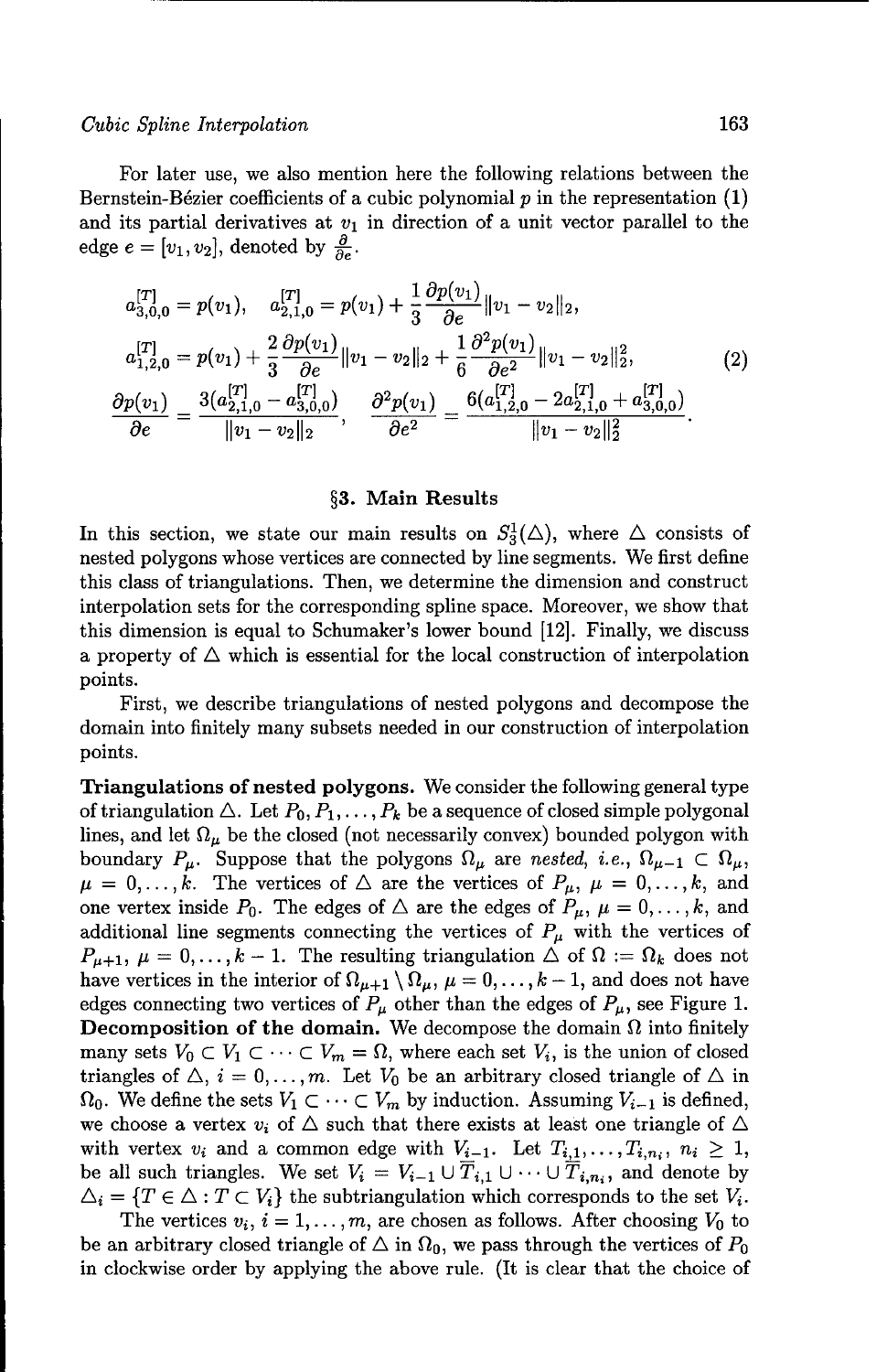

Fig. **1.** Triangulation of nested polygons.

these vertices is unique after fixing the first vertex.) Now, we assume that we have passed through the vertices of  $P_{\mu-1}$ . We fix a vertex  $w_{\mu}$  of  $P_{\mu}$  that is connected with at least two vertices of  $P_{\mu+1}$ . Then w.r.t. clockwise order, we choose the first vertex of  $P_\mu$  greater than  $w_\mu$  which is connected with at least two vertices of  $P_{\mu-1}$ . Then we pass through the vertices of  $P_{\mu}$  in clockwise order until  $w_{\mu}^-$ , and pass through the vertices of  $P_{\mu}$  in anticlockwise order until  $w_{\mu}^+$  by applying the above rule. (Here  $w_{\mu}^+$  denotes the vertex next to  $w_{\mu}$  in clockwise order and  $w_{\mu}^-$  denotes the vertex next to  $w_{\mu}$  in anticlockwise order.) Finally, we choose the vertex  $w_{\mu}$ . (It is clear that after fixing  $w_{\mu}$ , the choice of the vertices on  $P_{\mu}$  is unique.)

The construction of an admissible set for  $S_3^1(\triangle)$  and the choice of interpolation points depend on the following properties of the triangulation  $\Delta$ .

**Definition 3.** (1) An interior edge e with vertex v of the triangulation  $\triangle$  is called degenerate at v *if the* edges *with vertex v adjacent* to e lie *on a line. (2) An interior vertex v of*  $\triangle$  *is called singular if v is a vertex of exactly four* edges and these edges lie on two lines. (3) An interior vertex v of  $\triangle$  on the boundary of a given subtriangulation  $\Delta'$  of  $\Delta$  is called semi-singular of type **1** *w.r.t.*  $\Delta'$  if exactly one edge with endpoint *v* is not contained in  $\Delta'$  and this edge is degenerate at *v*. (4) An interior vertex *v* of  $\triangle$  on the boundary of a given subtriangulation  $\Delta'$  of  $\Delta$  is called semi-singular of type 2 w.r.t.  $\Delta'$ if exactly two edges with endpoint  $v$  are not contained in  $\Delta'$  and these edges are degenerate at v. (5) A vertex v of  $\triangle$  is called semi-singular w.r.t.  $\triangle'$  if v satisfies *(3)* or (4).

In the following, we construct an admissible set and interpolation sets for  $S_3^1(\triangle)$ , where  $\triangle$  is a nested-polygon triangulation.

**Construction of an admissible set.** First, we choose  $\mathcal{A}_0 = \{(\nu, \mu, \sigma, V_0) :$  $\nu+\mu+\sigma = 3$  and then, proceeding by induction, we successively add admissible points on  $V_i \setminus V_{i-1}$ ,  $i = 1, ..., m$ . Assuming that an admissible set  $\mathcal{A}_{i-1}$  on  $V_{i-1}$  has been constructed, we choose admissible points on  $V_i \setminus V_{i-1}$  as follows. By the above decomposition of  $\Omega$ ,  $V_i \setminus V_{i-1}$  is the union of consecutive triangles  $T_{i,1},...,T_{i,n_i}$  with vertex  $v_i$  and common edges with  $V_{i-1}$ . We denote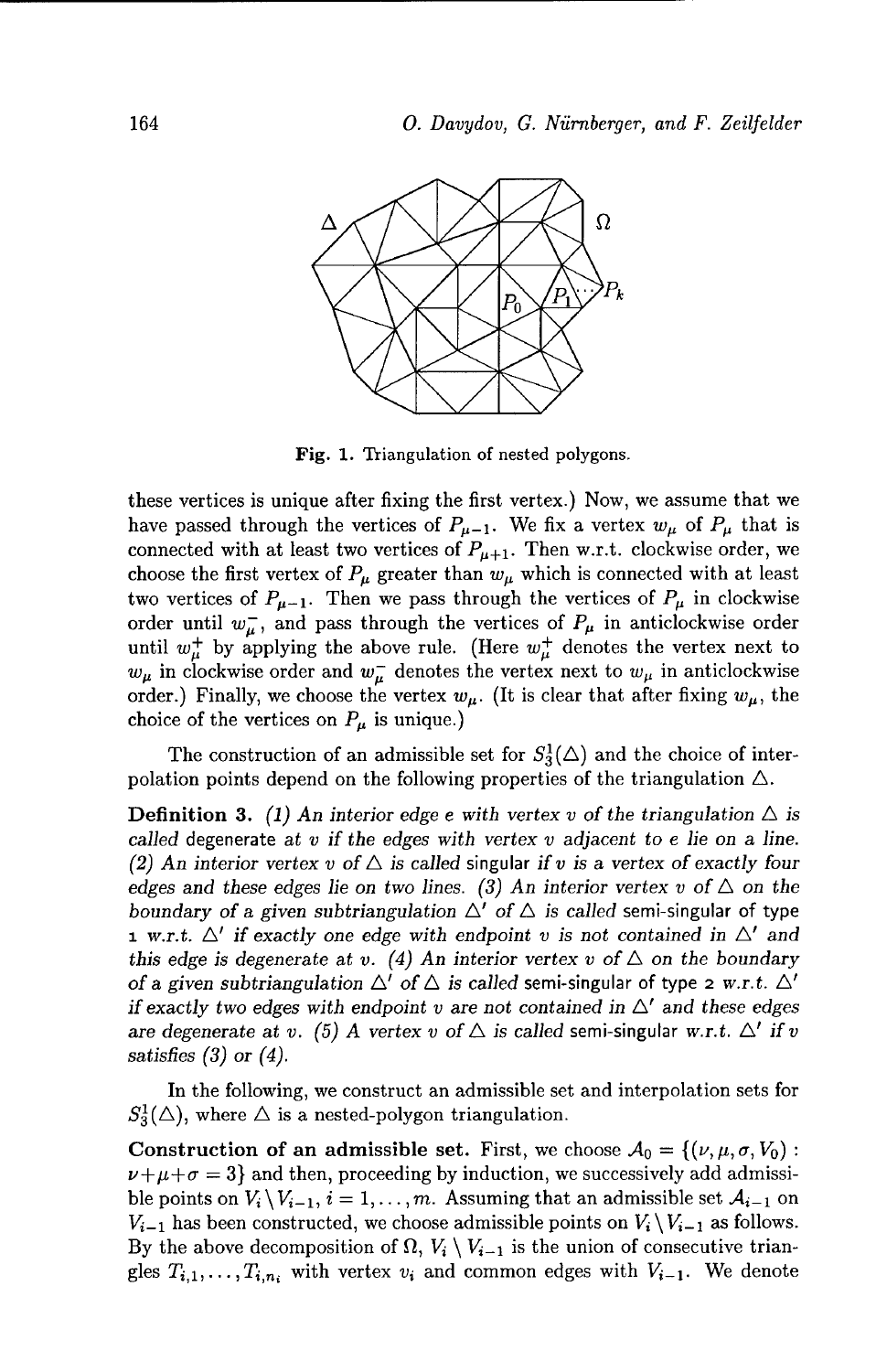the consecutive endpoints of these edges by  $v_{i,0}, v_{i,1}, \ldots, v_{i,n_i}$ , and the piecewise polynomials in the representation (1) on  $T_{i,j}$  by  $p_{i,j} \in \Pi_3$ ,  $j = 1, \ldots n_i$ , where the vertices of  $T_{i,j}$  are ordered as follows:  $v_i, v_{i,j}, v_{i,j+1}$ . Furthermore, we denote by  $e_{i,j}$  the edges  $[v_{i,j}, v_i], j = 0, \ldots, n_i$ .

We need the following properties of the subtriangulation  $\Delta_i = \{T \in \Delta :$  $T \subset V_i$  at the vertices  $v_{i,0}, \ldots, v_{i,n_i}$ :

- (a)  $e_{i,j}$  is non-degenerate at  $v_{i,j}$ ,
- (b)  $v_{i,j}$  is semi-singular w.r.t.  $\Delta_i$ . (This latter property is only relevant if  $v_{i,j}$  lies on the boundary of  $\Delta_i$ , *i.e.*, for  $j \in \{0, n_i\}$ .)

For  $j \in \{1, \ldots, n_i-1\}$ , we set  $c_{i,j} = 1$  if (a) holds, and  $c_{i,j} = 0$  otherwise. For  $j \in \{0, n_i\}$ , we set  $c_{i,j} = 1$  if both (a) and (b) hold, and  $c_{i,j} = 0$  otherwise. Moreover, we set  $c_i = \sum_{i=0}^{n_i} c_{i,j}$ , and assume  $c_i \leq 3$ ,  $i = 1, \ldots, n$ .

Now, we construct the following admissible points on  $V_i \setminus V_{i-1}$ . If  $c_i = 3$ , then no point is chosen. If  $c_i = 2$ , then we choose  $(3, 0, 0, T_{i,1})$ . If  $c_i = 1$ , then we choose  $(3,0,0,T_{i,1})$  and  $(2,0,1,T_{i,j})$ , where  $e_{i,j}$  is an edge with  $c_{i,j} = 0$ . If  $c_i = 0$ , then we choose  $(3,0,0,T_{i,1}), (2,0,1,T_{i,1})$  and  $(2,1,0,T_{i,1})$ . The admissible set  $A_i$  on  $V_i$  is obtained by adding these points to  $A_{i-1}$ .

Construction of interpolation sets. We choose interpolation points in  $V_0$ and then in  $V_i \setminus V_{i-1}$ ,  $i = 1, \ldots, m$ , successively. In the first step, we choose 10 different points in *V0* (respectively 10 Hermite interpolation conditions) which admit unique Lagrange interpolation (respectively Hermite interpolation) by the space  $\Pi_3$ . For example, for Lagrange interpolation, we may choose four parallel line segments  $l_{\nu}$  in  $V_0$  and  $\nu$  different points on each  $l_{\nu}$ ,  $\nu = 1, 2, 3, 4$ . Assuming that the interpolation points in  $V_{i-1}$  have already been chosen, we proceed to  $V_i \setminus V_{i-1}$  as follows.

For Lagrange interpolation, we choose the following points in  $V_i \setminus V_{i-1}$ . If  $c_i = 3$ , then no point is chosen. If  $c_i = 2$ , then we choose  $v_i$ . If  $c_i = 1$ , then we choose  $v_i$  and one further point on some edge  $e_{i,j}$  with  $c_{i,j} = 0$ . If  $c_i = 0$ , then we choose  $v_i$  and two further points on two different edges.

For Hermite interpolation, we require the following interpolation conditions for  $s \in S_3^1(\triangle)$  at the vertex  $v_i$ . If  $c_i = 3$ , then no interpolation condition is required at  $v_i$ . If  $c_i = 2$ , then we require  $s(v_i) = f(v_i)$ . If  $c_i = 1$ , then we require  $s(v_i) = f(v_i)$  and  $\frac{\partial s}{\partial s_i}(v_i) = \frac{\partial f}{\partial s_i}(v_i)$ , where  $e_{i,j}$  is some edge with  $c_{i,j} = 0$ . If  $c_i = 0$ , then we require  $s(v_i) = f(v_i)$ ,  $\frac{\partial s}{\partial x}(v_i) = \frac{\partial f}{\partial x}(v_i)$  and  $\frac{\partial s}{\partial y}(v_i) = \frac{\partial f}{\partial y}(v_i).$ 

By the above construction, we obtain a set of points for Lagrange interpolation respectively a set of Hermite interpolation conditions.

**Theorem 4.** Let  $\triangle$  be a triangulation of nested polygons. If for all  $i \in$  $\{1,\ldots,m\},\ c_i\leq 3\$  and no vertex  $v_i$  is simultanously semi-singular (of type 2) w.r.t  $\Delta_i$  and non-singular, then a unique spline in  $S_3^1(\Delta)$  exists which *satisfies the* above Lagrange *(respectively Hermite) interpolation conditions.* In particular, the total number of interpolation conditions is equal to the *dimension of*  $S_3^1(\triangle)$ .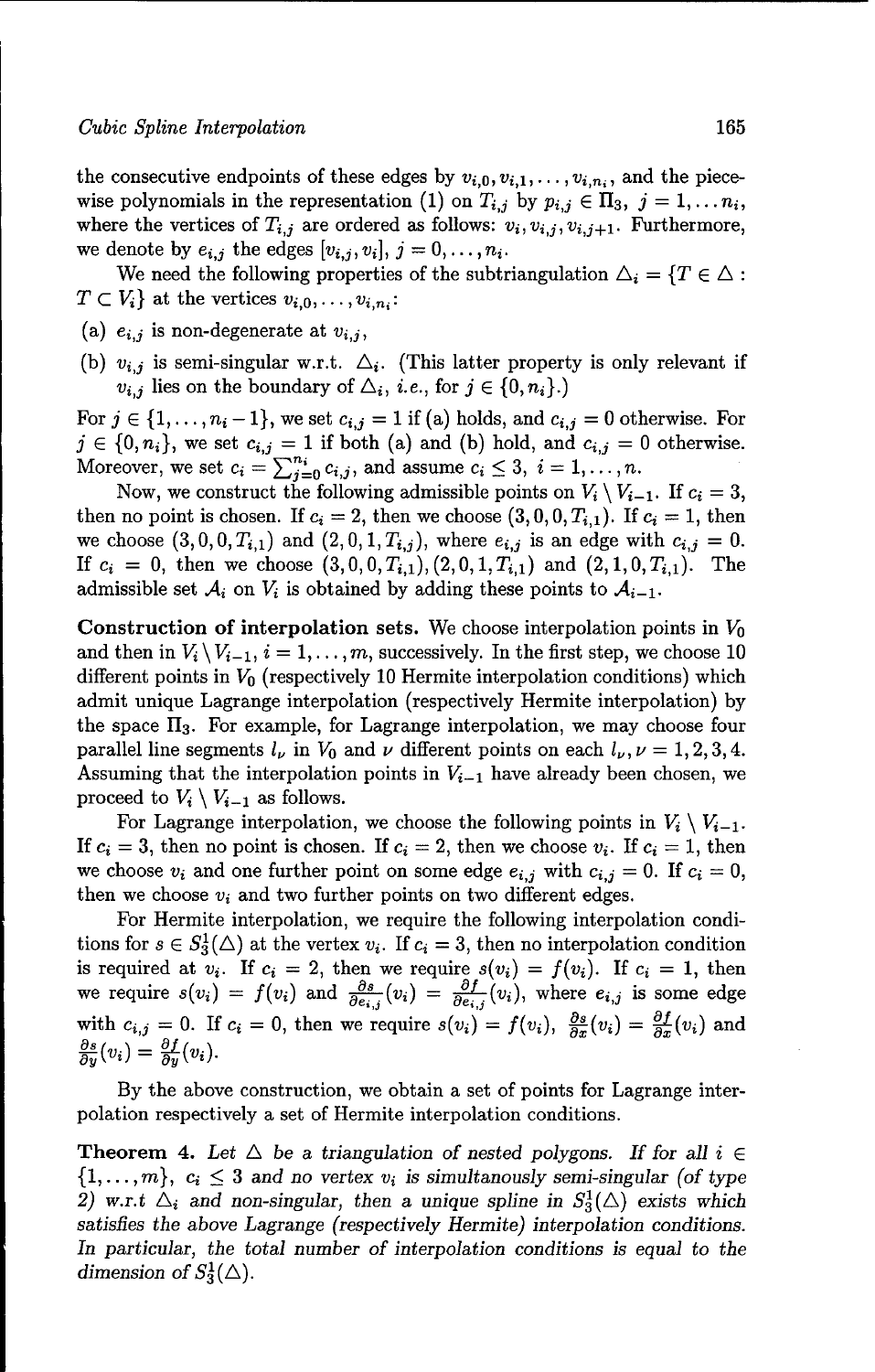Proof: First, we prove that the set constructed above is an admissible set for  $S_3^1(\triangle)$ . To this end, we show by induction that  $\mathcal{A}_i$  is an admissible set for  $S_3^1(\triangle)|_{\triangle_i} = \{s|_{\triangle_i}: s \in S_3^1(\triangle)\}\.$  This is clear for  $i = 0$ . Now, we assume that  $\mathcal{A}_{i-1}$  is an admissible set for  $S_3^1(\triangle)|_{\triangle_{i-1}}$ , where  $i \in \{1,\ldots,m\}$ , and consider  $V_i$ . For simplicity, we omit here the index *i* for  $v_i, v_{i,j}, e_{i,j}, p_{i,j}, T_{i,j}$  and  $n_i$ . It follows from the induction hypothesis and Theorem 2 that the coefficients  $\{^{[T_j]}_{\nu,3-\nu-\sigma,\sigma}, \sigma = 0,\ldots, 3-\nu, \nu = 0,1, \text{ of } p_j \in \Pi_3, j = 1,\ldots,n, \text{ on } T_j, \text{ are }$ uniquely determined. Moreover, if  $c_{i,j} = 1$  for some  $j \in \{1, \ldots, n-1\}$ , then it follows from Theorem 2 that the coefficient  $a_{2,0,1}^{[T_j]}$  is uniquely determined.

In the following, we show that if  $c_{i,0} = 1$ , then the coefficient  $a_{2,1,0}^{[T_1]}$  is uniquely determined. Let us consider the case where  $v_0$  is semi-singular of type 2 w.r.t.  $\Delta_i$ . (The case that  $v_0$  is semi-singular of type 1 w.r.t.  $\Delta_i$  is analogous.) We denote by  $\tilde{T}_l \in \triangle$ ,  $l = 1, \ldots, 3$ , the triangles with vertex  $v_0$ not contained in  $\Delta_i$  in anticlockwise order, and by  $\tilde{e}_l$  the common edge of  $T_l$ and  $\tilde{T}_{l+1}$ ,  $l = 1, 2$ . Since  $\tilde{T}_3$  has a common edge with  $\Delta_{i-1}$ , it follows from  $T_{t+1}$ ,  $v = 1,2$ , since  $T_3$  has  $\alpha$  $T_{1,1,1}^{[23]}$  of  $\tilde{p}_3 \in \Pi_3$  on  $T_3$  is uniquely determined. Moreover, since  $\tilde{e}_2$  and  $\tilde{e}_1$  are degenerate at  $v_0$ , the coefficients  $\tilde{a}_{1,1,1}^{[T_1]}$  of  $\tilde{p}_l \in \Pi_3$ on  $\tilde{T}_l$ ,  $l = 1, 2$ , are uniquely determined. Since  $e_0$  is non-degenerate at  $v_0$ , it follows from Theorem 2 that the coefficient  $a_{2,1,0}^{[T_1]}$  is uniquely determined. We note that since  $\Delta$  is a nested-polygon triangulation, at least two triangles with vertex  $v_0$  not contained in  $\Delta_i$  exist. Therefore, if  $c_{i,0} = 0$ , then the coefficient  $a_{2,1,0}^{[T_1]}$  is not yet determined.

Analogously as above, it can be shown that the coefficient  $a_{2,0,1}^{[T_n]}$  is uniquely determined if  $c_{i,n} = 1$ . Otherwise, this coefficient is not yet determined.

Now, we consider the vertex  $v$ . The arguments below will show that we may assume that v is an interior point of  $\Delta$ . We denote by  $T_{n+l} \in \Delta$ ,  $l =$  $1, \ldots, r, r \geq 3$ , the triangles with vertex v not contained in  $\Delta_i$  in anticlockwise order. Moreover, let the piecewise polynomials  $p_{n+l} \in \Pi_3, l = 1,\ldots,r$ , on  $T_{n+l}$  in the representation (1) be given such that the first barycentric coordinate always corresponds to  $v$ . The above arguments show that exactly  $c_i \leq 3$  coefficients of the set  $C_1 = \{a_{\nu,3-\nu-\sigma,\sigma}^{[T_1]} : \sigma = 0,\ldots,3\}$ 2, 3,  $l = 1, \ldots, n + r$  are uniquely determined. On the other hand, we construct  $3 - c_i$  additional admissible points from  $C_1$  on  $V_i \setminus V_{i-1}$ . Now, it follows from the  $C^1$ -property at v and Theorem 2 that all coefficients from  $C_1$  are uniquely determined. By our method of passing through the vertices of  $\triangle$ , v is not semi-singular of type 1 w.r.t.  $\Delta_i$ . In particular, if  $v = w_\mu$  for some  $\mu \in \{0, \ldots, k\}$ . Moreover, by assumption v can be semi-singular of type 2 w.r.t.  $\Delta_i$  only if v is singular. In this case, we have  $r = 3$ , and it follows w.i.e.  $\sum_i$  only if v is singular. In this case, we have Otherwise, if  $r \geq 4$ , then for some  $l \in \{1, \ldots, r-1\}$  one common edge of  $T_{n+l}$  and  $T_{n+l+1}$  is non-degenerate at v, and we can also proceed with our arguments.

Since all relevant differentiability conditions at the edges with endpoint v, respectively  $v_j$ , were involved, the above shows that  $A_i$  is an admissible set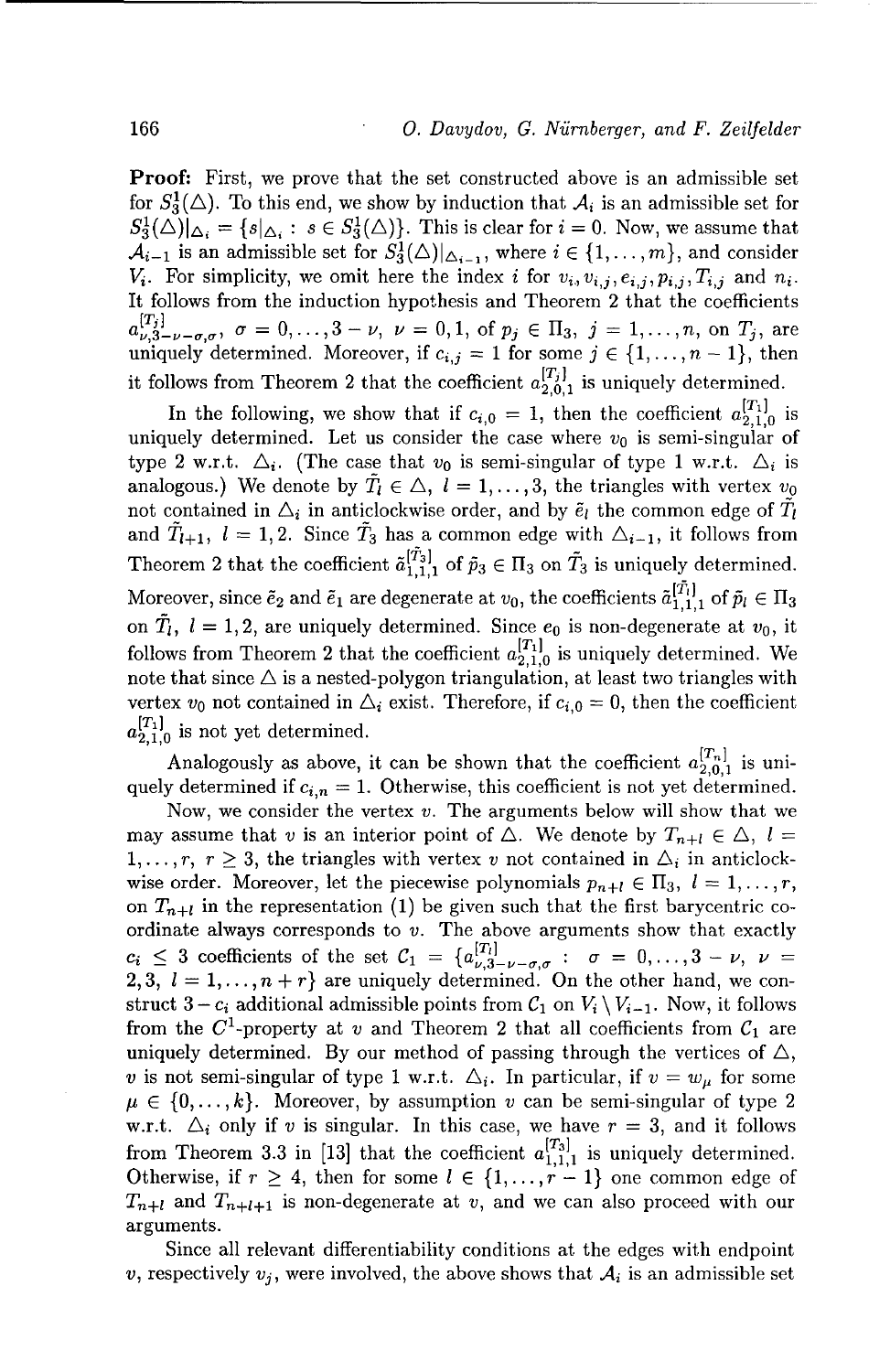for  $S_3^1(\triangle)|_{\triangle_i}$ . Thus, the set  $\mathcal{A}_m$  is an admissible set for  $S_3^1(\triangle)$ .

Therefore, the cardinality of  $\mathcal{A}_m$  is equal to the dimension of  $S_3^1(\triangle)$ . By construction, it is evident that the number of Lagrange interpolation points, respectively the number of Hermite interpolation conditions coincides with this cardinality.

By an inductive argument, it follows from (2) that the Hermite interpolation conditions at  $v$  determine the Bernstein-Bézier coefficients of the admissible points chosen on  $V_i \setminus V_{i-1}$ . Analogously, the Lagrange interpolation conditions uniquely determine the interpolating spline on the edges of  $V_i \setminus V_{i-1}$ . Therefore, the interpolating spline is uniquely determined on all of  $V_i \setminus V_{i-1}$ . This completes the proof of Theorem 4.  $\Box$ 

For arbitrary triangulations, Schumaker [12] gave the following lower bound  $L(\Delta)$  for the dimension of  $S_3^1(\Delta)$ ,

$$
L(\triangle) = 3V_B(\triangle) + 2V_I(\triangle) + \sigma(\triangle) + 1.
$$
 (3)

Here,  $V_B(\triangle)$  is the number of boundary vertices of  $\triangle$ ,  $V_I(\triangle)$  is the number of interior vertices of  $\Delta$  and  $\sigma(\Delta)$  is the number of singular vertices of  $\Delta$ . For bounds on the dimension of bivariate spline spaces see also Manni [6].

Theorem 5. If a triangulation  $\triangle$  of nested polygons satisfies the hypotheses of Theorem 4, then the dimension of  $S_3^1(\triangle)$  is equal to  $L(\triangle)$ .

**Proof:** We have to show that the cardinality of  $\mathcal{A}_m$  is equal to  $L(\triangle)$ . We prove this by induction. We set  $\mathcal{S}(\Delta_0) = \emptyset$  and for  $i \in \{1, \ldots m\}$ , we denote by  $S(\Delta_i)$  the set of boundary vertices *w* of  $\Delta_i$  such that  $w = v_{i,0}$  and  $c_{i,0} = 1$ (respectively  $w = v_{l,n_l}$  and  $c_{l,n_l} = 1$ ) for some  $l \in \{1, \ldots, i\}$ . Moreover, let  $\tilde{\sigma}_i$  be the cardinality of  $S(\Delta_i)$  and  $a_i$  be the cardinality of  $A_i$ . We will show  $_{\rm that}$ 

$$
L(\triangle_i) = a_i + \tilde{\sigma}_i, \qquad i = 0, \ldots, m.
$$
 (4)

This is evident for  $i = 0$ . We assume that  $L(\Delta_{i-1}) = a_{i-1} + \tilde{\sigma}_{i-1}$  for some  $i \in$  $\{1,\ldots,m\}$  and consider  $V_i$ . We have  $V_B(\Delta_i) = V_B(\Delta_{i-1}) - n_i + 2$ ,  $V_I(\Delta_i) =$  $V_I(\Delta_{i-1}) + n_i - 1$ ,  $\sigma(\Delta_i) = \sigma(\Delta_{i-1}) + \gamma_i$ , where  $\gamma_i$  is the number of singular vertices from the set  $\{v_{i,j} : j = 1, ..., n_i - 1\}$ . Since  $a_i = a_{i-1} + 3 - c_i$ , it follows from the induction hypothesis and some elementary computations that

$$
L(\triangle_i) = a_i + \tilde{\sigma}_{i-1} + c_i + \gamma_i - n_i + 1.
$$

By our method of passing through the vertices of  $\Delta$ , it is evident that if  $v_{i,0} = v_{i-1} \in \mathcal{S}(\Delta_i)$ , then  $v_{i,0} \notin \mathcal{S}(\Delta_{i-1})$ . In the following, we show that if  $v_{i,n_i} \in S(\Delta_i)$ , then  $v_{i,n_i} \notin S(\Delta_{i-1})$ . First, let us assume that  $v_{i,n_i} = v_{l,0}$ for some  $l \in \{1, \ldots, i-1\}$ . If  $v_{i,n_i}$  is semi-singular of type 2 w.r.t.  $\Delta_i$ , then at least three edges of  $\triangle$  not contained in  $\triangle_l$  are attached to  $v_{l,0}$ . Hence,  $c_{l,0} = 0$ . If  $v_{i,n_i}$  is semi-singular of type 1 w.r.t.  $\Delta_i$ , then the edge  $e_{i,n_i}$  is non-degenerate at  $v_{i,n_i}$ , since  $c_{i,n_i} = 1$ . Therefore,  $v_{i,0}$  is not semi-singular of type 2 w.r.t.  $\Delta_l$ . Again,  $c_{l,0} = 0$  holds. The remaining case  $v_{i,n_i} = v_{i-1,n_{i-1}}$ , where  $n_i = 1$ , follows by the same arguments.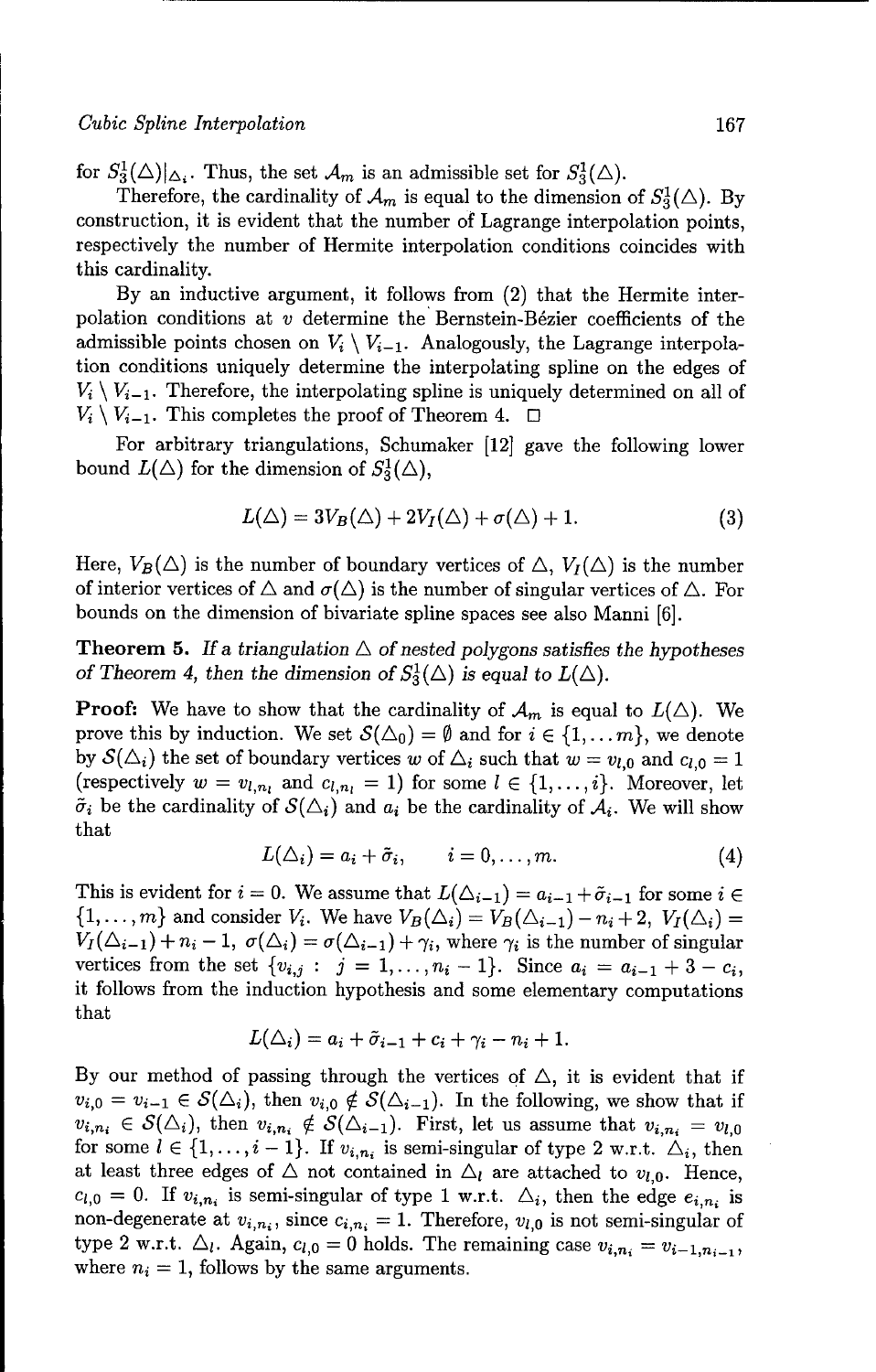Now, we show for  $j \in \{1, ..., n_i - 1\}$  that every non-singular vertex  $v_{i,j}$ such that  $e_{i,j}$  is degenerate at  $v_{i,j}$  lies in  $\mathcal{S}(\Delta_{i-1})$ . First, we consider the case  $j = 1$ . Set  $v_{i_1} = v_{i_1}$  and let  $\tilde{e}_0$  be the edge that connects  $v_{i_1}$  and  $v_{i_1}$ . We have to consider two cases.

**Case 1.** (The vertices  $v_{i,1}$  and  $v_{i-2}$  are connected by an edge e.) If  $\tilde{e}_0$  is non-degenerate at  $v_{i,1}$  then  $c_{i-1,n_{i-1}} = 1$ . (In this case  $v_{i,1}$  is semi-singular of type 1 w.r.t.  $\Delta_{i-1}$ .) Otherwise, since  $v_{i,1}$  is non-singular, e is non-degenerate at  $v_{i,1}$ . Thus,  $c_{i-2,n_{i-2}} = 1$ . (In this case  $v_{i,1}$  is semi-singular of type 2 w.r.t.  $\Delta_{i-2}$ .) We note that  $v_{i,1}$  is not semi-singular w.r.t.  $\Delta_{i+1}$ , since at least three edges of  $\triangle$  not contained in  $\triangle_{i_1+1}$  are attached to  $v_{i,1}$ .

**Case 2.** (The vertices  $v_{i,1}$  and  $v_{i-2}$  are not connected by an edge.) If  $\tilde{e}_0$  is non-degenerate at  $v_{i,1}$  then we also have  $c_{i-1,n_{i-1}} = 1$ . (In this case  $v_{i,1}$  is semi-singular of type 1 w.r.t.  $\Delta_{i-1}$ .) We note that  $v_{i,1}$  is not semi-singular w.r.t.  $\Delta_{i_1+1}$ , since  $\tilde{e}_0$  is non-degenerate at  $v_{i,1}$ . Otherwise, let e be the edge that connects  $v_{i,1}$  with  $v_{i_1+1}$ . Since  $v_{i,1}$  is non-singular, e is non-degenerate at  $v_{i,1}$ . Thus,  $c_{i_1+1,0} = 1$ . (In this case  $v_{i,1}$  is semi-singular of type 2 w.r.t.  $\Delta_{i_1+1}$ .) We note that in this case  $v_{i,1}$  is semi-singular of type 1 w.r.t.  $\Delta_{i-1}$ , but  $c_{i-1,n_{i-1}} = 0$ .

Now, we consider the remaining case  $j \in \{2, \ldots, n_i - 1\}$ . Set  $v_{i,j} = v_{i,j}$ and let e be the edge that connects  $v_{i,j}$  with  $v_{i,j+1}$ . Since  $v_{i,j}$  is non-singular, it follows that  $v_{i,j}$  is not semi-singular of type 2 w.r.t. to  $\Delta_{i,j}$ . Therefore, e is non-degenerate at  $v_{i,j}$ . Hence,  $c_{i,j+1,0} = 1$ . (In this case  $v_{i,j}$  is semi-singular of type 1 w.r.t.  $\Delta_{i,j+1}$ .) We note that in the case  $j \in \{2,\ldots,n_i-1\}$ , by our method of passing through the vertices of  $\triangle$ , the value  $c_{i,j-1,n_{i,j-1}}$  is not influenced by the geometrical properties of  $\Delta$  at  $v_{i,j}$ .

The above proof now implies  $\tilde{\sigma}_i = \tilde{\sigma}_{i-1} + c_i + \gamma_i - n_i + 1$ , and therefore, (4) holds. Since  $\tilde{\sigma}_m = 0$ , we get  $L(\Delta) = a_m$ . This proves the theorem.  $\Box$ 

In Theorem 4 we assume that for all  $i \in \{1, ..., m\}$ , no vertex  $v_i$  is simultaneously semi-singular (of type 2) w.r.t.  $\Delta_i$  and non-singular. In the following, we show that this assumption is essential for the local construction of interpolation points.

**Example 6.** Let  $v = v_i = (0, 0), v_5 = v_0 = v_{i,0} = (\gamma, 0), \gamma < 0, v_1 = v_{i,1} =$  $(\tau, m\tau)$ ,  $\tau < 0$ ,  $m > 0$ ,  $v_2 = v_{i,2} = (0, \delta)$ ,  $\delta < 0$ , and set  $v_3 = (\alpha, 0)$ ,  $\alpha >$  $0, v_4 = (0, \beta), \beta > 0.$  Let v be connected with  $v_3$  and  $v_4$  and  $v_{l-1}$  be connected with  $v_i$ ,  $l = 1, ..., 5$ . Then v is simultaneously semi-singular (of type 2) w.r.t.  $\Delta_i$  and non-singular. Furthermore, we denote by  $T_l$  the triangle with vertices  $v, v_{l-1}, v_l$  and by  $p_l \in \Pi_3$  the polynomial pieces on  $T_l$ ,  $l = 1, \ldots, 5$ , in the representation (1). We consider the set  $C_2 = \{a_{\nu,3-\nu-\sigma,\sigma}^{[T_1]}, \sigma = 0,\ldots,3-\nu,\nu = 0\}$  $1,\ldots, 3, l=1,\ldots, 5\}$ . For C<sup>1</sup>-splines, it follows from Theorem 3.3 in [13] that each subset of  $\mathcal{C}_2$  that uniquely determines all coefficients of  $\mathcal{C}_2$  has cardinality 8 and contains the coefficients  $a_{1,0,2}^{[T_1]}$ ,  $l = 3,4$ . By the proof of Theorem 4,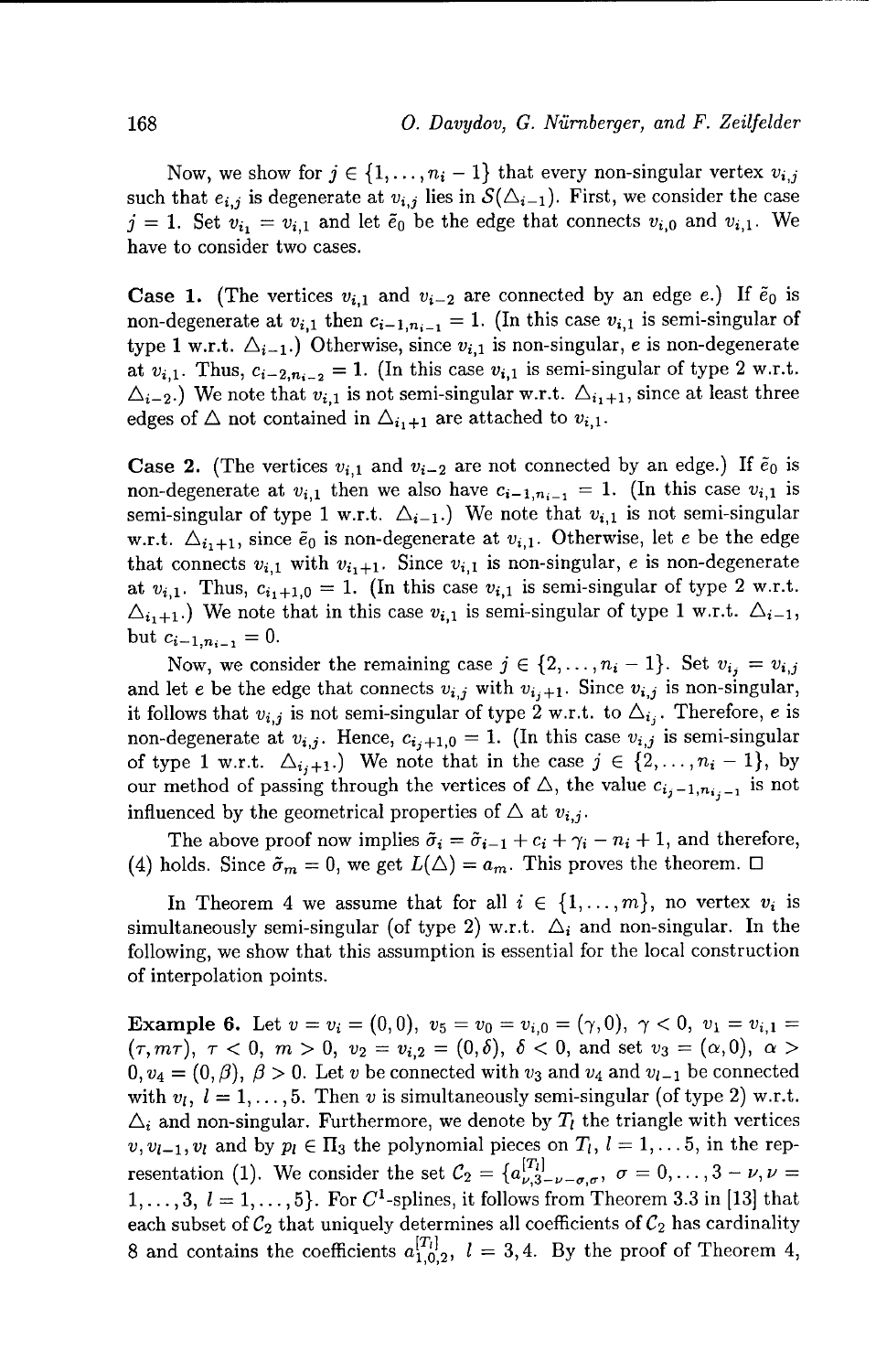### Cubic Spline Interpolation 169

the coefficients *a[Til a IT2]*  $1, 1, 2-\sigma, \sigma$ ,  $\sigma = 0, 1, 2$ , and  $a_{1,2-\sigma,\sigma}^{[1,2]}, \sigma = 1, 2$ , are uniquely determined. If  $e_{i,1}$  is non-degenerate at  $v_1$ , then in addition  $a_{2,0,1}^{[T_1]}$  is uniquely determined. Otherwise, this coefficient is not determined. Hence, if  $e_{i,1}$  is non-degenerate at  $v_1$ , then we have to choose exactly one additional coefficient to determine all coefficients of  $C_2$ , and otherwise, we have to choose exactly two additional coefficients. We claim that in the latter case every choice of exactly two additional coefficients from the set  $\{a_{3,0,0}^{[T_1]}, a_{2,1,0}^{[T_1]}, a_{2,0,1}^{[T_1]}, a_{2,0,1}^{[T_2]}\}$  fails to determine all coefficients of  $\mathcal{C}_2$ .

**Proof:** Suppose that  $e_{i,1}$  is degenerate at  $v_1$  and choose, for example,  $a_{i}^{[T_1]}$ and  $a_{2,0,1}^{[T_1]}$ . For simplicity, we set  $a_1 = a_{2,1,0}^{[T_3]}$ ,  $a_2 = a_{3,0,0}^{[T_3]}$ ,  $a_3 = a_{2,0}^{[T_4]}$ and  $a_{2,0,1}$ . For simplicity, we set  $a_1 = a_{2,1,0}$ ,  $a_2 = a_{3,0,0}$ ,  $a_3 = a_{2,0,1}^{[T_4]}$ ,  $a_4 = a_{1,1,1}^{[T_4]}$ ,  $a_5 = a_{2,1,0}^{[T_4]}$ ,  $a_6 = a_{1,1,1}^{[T_3]}$ , and assume that the remaining coefficients in  $\mathcal{C}_2$  are zero. By Theorem 2,

$$
a_3 = \left(\frac{\tau - \gamma}{m\tau\gamma}\beta + 1\right)a_2, \quad a_4 = \left(1 - \frac{\alpha}{\gamma}\right)a_3, \quad a_1 = \left(1 - \frac{\delta}{\beta}\right)a_2 + \frac{\delta}{\beta}a_3,
$$
  

$$
a_6 = \left(1 - \frac{\delta}{\beta}\right)a_5 + \frac{\delta}{\beta}a_4, \quad a_5 = \left(1 - \frac{\alpha}{\gamma}\right)a_2, \quad 0 = \left(\left(-\tau\right)\left(\frac{m}{\delta} + \frac{1}{\alpha}\right) + 1\right)a_1 + \frac{\tau}{\alpha}a_6.
$$

Eliminating  $a_j$ ,  $j \in \{3,4,5\}$ , yields  $a_1 = (1 + \delta \frac{\tau - \gamma}{m \tau \gamma})a_2$ ,  $a_6 = (1 - \frac{\alpha}{\gamma})(1 + \frac{\beta}{m \tau \gamma})a_3$  $\delta \frac{\tau-\gamma}{m\tau\gamma}$ )a<sub>2</sub>. By some elementary computations, we obtain for the determinant  $\overrightarrow{D}$  of the corresponding system

$$
D=\frac{(-1)(\tau(m\gamma+\delta)-\delta\gamma)^2}{m\tau\delta\gamma^2},
$$

and it is easy to verify that  $D = 0$  iff  $e_{i,1}$  is degenerate at  $v_1$ . Other choices of exactly two additional coefficients from the set  $\{a_{3,0,0}^{[T_1]}, a_{2,1,0}^{[T_1]}, a_{2,0,1}^{[T_1]}, a_{2,0,1}^{[T_2]} \}$ <br>can be examined in the same way, which proves our claim.  $\square$ 

Note that if  $e_{i,1}$  is non-degenerate at  $v_1$ , then every choice of exactly one additional coefficient in the set  $\{a_{3,0,0}^{[T_1]}, a_{2,1,0}^{[T_1]}, a_{2,0,1}^{[T_2]}\}$  determines all coefficients in  $\mathcal{C}_2$ .

We finally discuss some numerical aspects of our scheme. A method for constructing nested polygon triangulations  $\triangle$  of given points in the plane which satisfy the conditions of Theorem 4 was developed in [11]. Our numerical tests show that in order to obtain good approximations, it is nec subdivide some of the triangles (for details see **[10,11]).** Meanwhile, we have computed such examples with a high number of interpolation conditions. We only mention here that, for example, Lagrange respectively Hermite interpolation of Franke's test function by cubic  $C^1$ -splines with 118,822 interpolation conditions yields an error of  $4.66902 * 10^{-6}$  in the uniform norm.